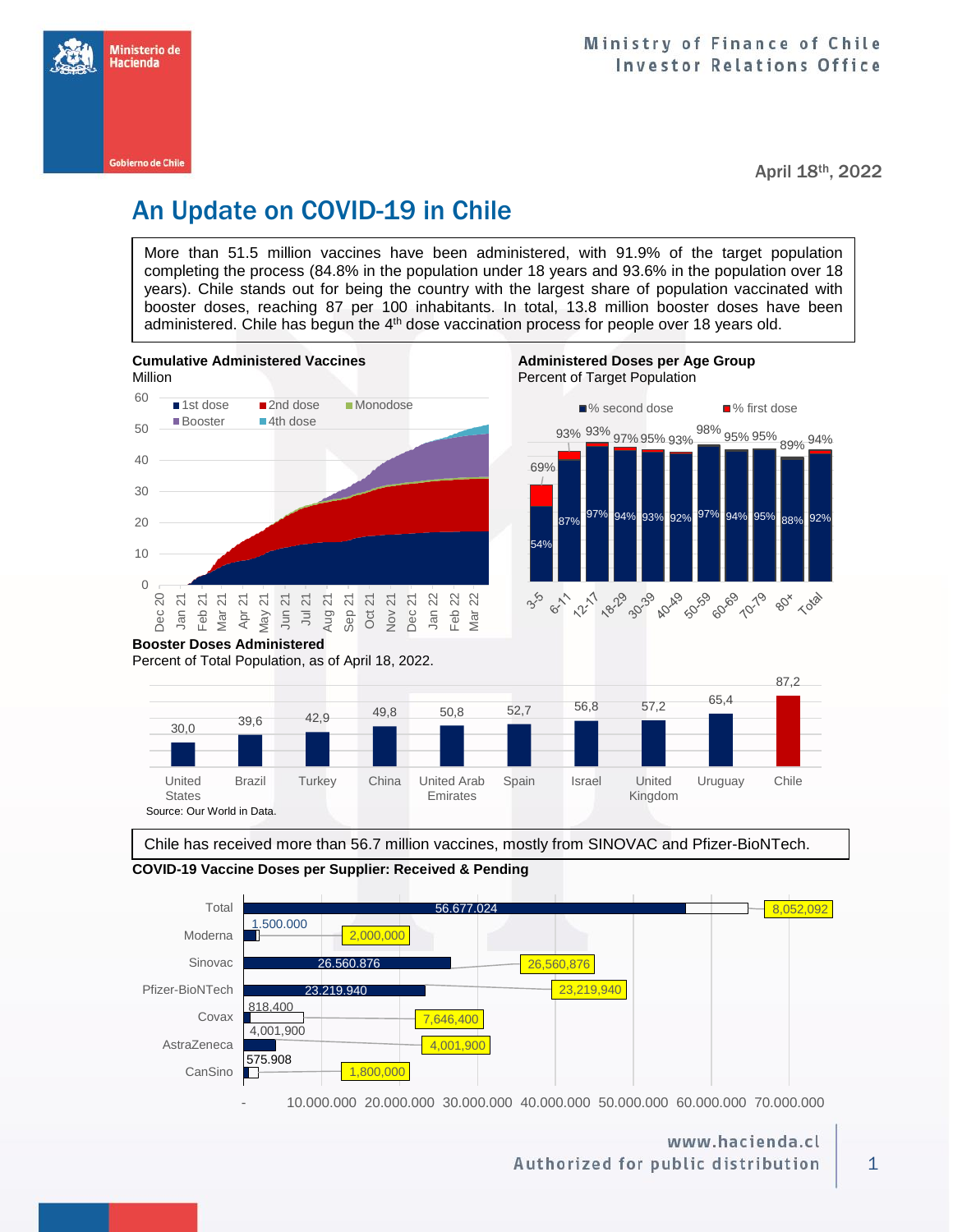Ministerio de Hacienda

April 18th, 2022

During last weeks cases have been decreasing as well PCR test positivity rates. ICU occupancy levels, deaths and hospital capacity remain at moderate levels.

#### **COVID-19 Cases in Chile PCR Test Positivity Rate**

People (thousands), Data through April 17<sup>th</sup>. . Data through April 17<sup>th</sup>. 45 Wew cases **3 T-day Average** - Positivity - 7-day Average 45% 40 40% 35 35% 30% 30 25% 25 20 20% 15% 15 10% 10 5% 5  $0%$  $\Omega$ Mar May Jul Sep Nov Jan Mar May Jul Sep Nov Jan Mar 20 20 20 20 20 21 21 21 21 21 21 22 22 May やとうことが X

From April 14, 2022, the Chilean government updated the plan step by step, considering three types of health impact phases: low, medium and high. Along with this, and considering the high level of vaccination and the controlled health situation, restrictions on the opening of borders have been relaxed.



2